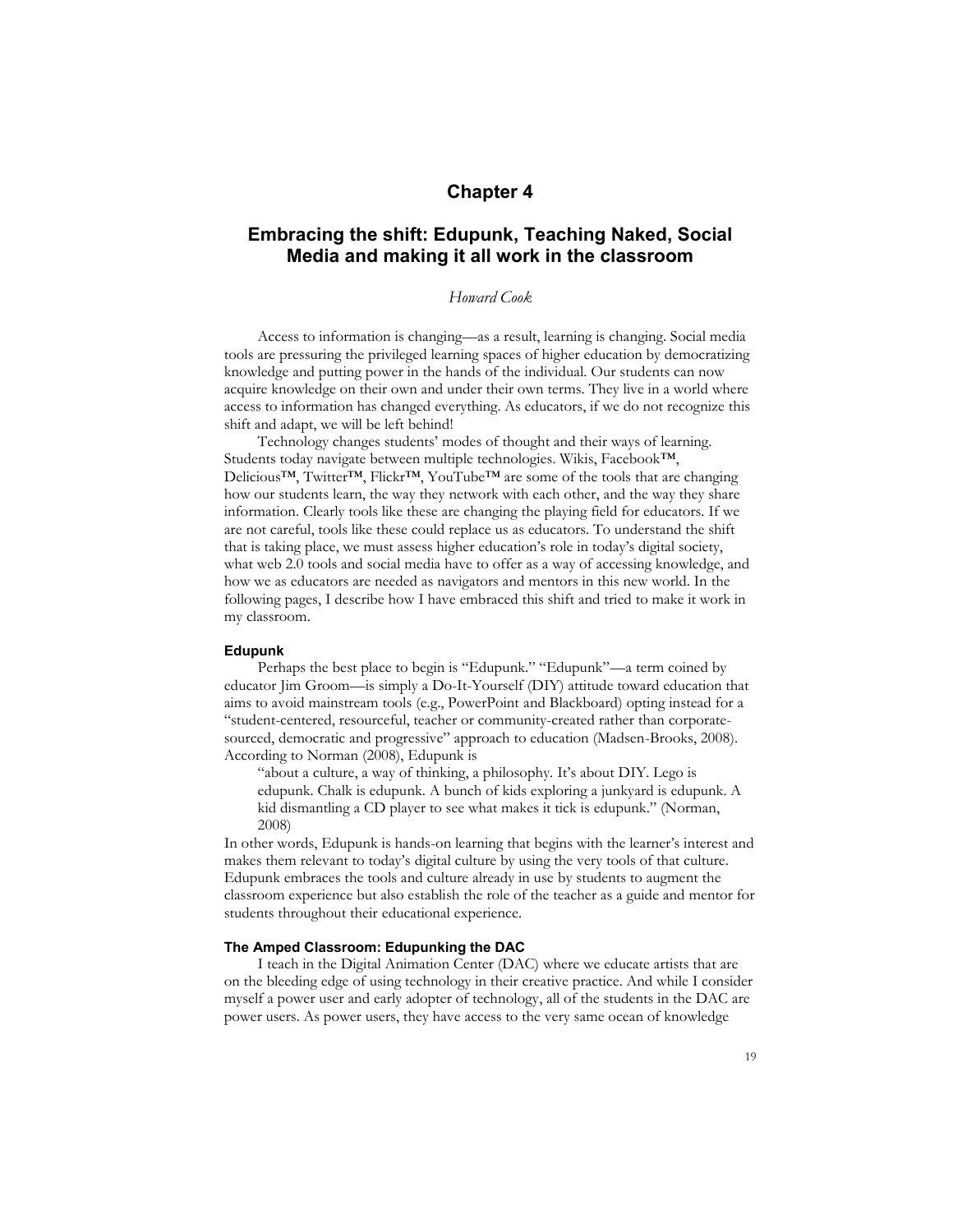their faculty in the DAC use to prepare for class. So the obvious question is, if our students have access to the same knowledge as their instructors, then why are we there?

The old paradigm for teaching was the result of the scarcity of, or lack of, access to knowledge. The teacher therefore played a central role as the gatekeeper of knowledge. But access to knowledge has fundamentally changed. This radical shift in who, when, and how, knowledge is accessed, forces us as educators to think/rethink how we embrace technology in our teaching practice.

One way we have tried to embrace this change in the DAC is in our DAC capstone experience. Films, particularly animated films, are complex. They require a small army of artists with very specific skills working together. As a result, we intentionally mimic the collaborative workspace of the film industry by relying heavily on collaboration in our coursework. Our curriculum culminates with a three semester capstone series of courses in which the entire senior class forms an in-house studio and creates a high-production value short film as a collaborative, creative team. Social media technology and its ability to connect the students (and to a lesser degree the instructors) has proven to be a fulcrum with which our students effectively collaborate with each other to create a short film. Through utilizing social media, we have tried to embrace a student first edupunk perspective in our courses.

### **Teaching Naked: When Pretty Slides Aren't Enough**

But utilizing social media and having students collaborate with each other doesn't really address the important role instructors can and should play in 21<sup>st</sup> century classrooms. In the DAC, we strongly believe in the role of the instructor but as mentioned earlier, we think that the role of the instructor needs to change. One way we have been trying to change the role of the instructor is by "Teaching Naked" whenever we can.

"Teaching Naked," first coined by José A. Bowen, is the simple idea to "unplug the classroom" and eliminate one's over-reliance on technology. Bowen, like many others, worries that professors are spending way too much in-class time on technologies like PowerPoint (which he calls "the absolute worst form of technology for the classroom") when they should instead be using class time in more productive ways. Now Bowen is not advocating for completely eliminating technology altogether, but rather using it differently. In his case, this involves simply moving it out of the classroom.

Sound strange? Well, Bowen is quite edupunk in his approach, using podcast and video games regularly in his teaching practice. Bowen is not "anti-technology" he is just against the way it is currently used in most classrooms. His approach is thoroughly technological. In fact the approach is a really smart one; by using technology he is able to deliver the "lecture" material outside of class time, and save the in-class time for discussion and participation.

Faculty in the DAC have tried to follow Bowen's approach by simply moving the didactic content of our courses to currently familiar, accessible media, using familiar, everyday tools (e.g., wiki's, blogs, YouTube, Vimeo, Delicious, Twitter) that students can access outside of class. By doing so, students are able to consume the course content on their own terms, at a time of their choosing, with tools they use every day, and ultimately be better prepared *before* class. This approach changes what an instructor can do with class time.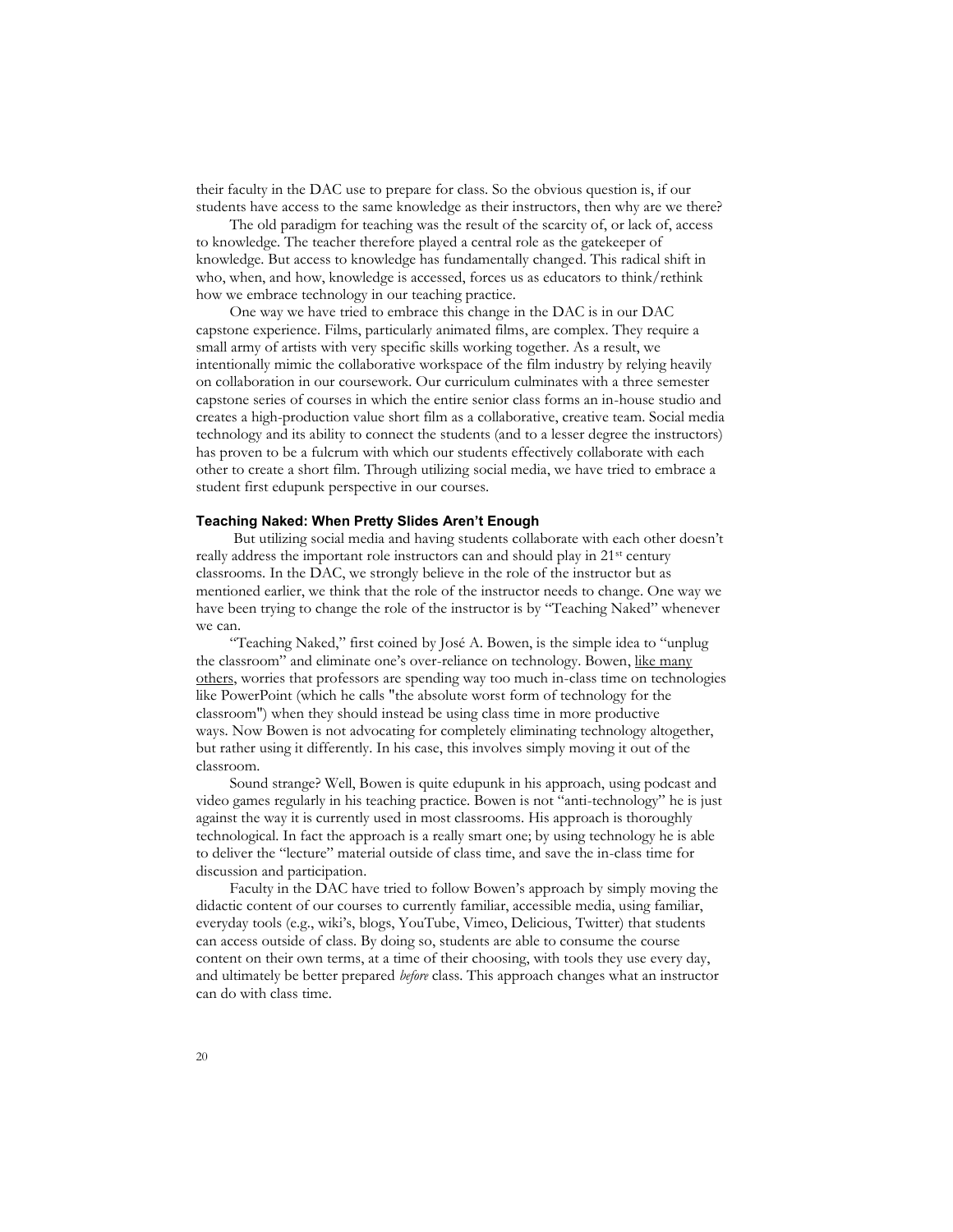## **Social Media Technologies used at the DAC**

In my own teaching practice, I employ a number of technologies. But a small handful have risen to the top simply because they work well with my students. These include wikis, Skype screencasts, discussion forums, and social media like Facebook, Twitter, LinkedIn and YouTube.

## *Wiki*

A wiki is an easy to use web technology that enables users to collaboratively construct and edit a website without special software or tools other than a web browser. The term wiki is Hawaiian for "quick" and was coined as a name for a particular type of website that allows visitors to easily contribute to and edit the website. Wiki systems are particularly suited for collaborative group authoring of documents and websites. The most famous example of a wiki is Wikipedia, a very extensive online encyclopedia that allows anyone to add to and edit its entries. In the DAC we use four forms of wikis:

- 1. Wikis authored solely by faculty.
- 2. Wikis primarily authored by students.
- 3. Wikis authored and used by staff and students as equals.
- 4. Wikis publicly available and created by others.

In the courses I teach, I embed wikis into my Blackboard course shell as a way to both deliver "off classroom" content (i.e., a wiki authored solely by faculty) in the spirit of teaching naked as well as a tool for students to cluster around a given subject or task in a more collaborative learning space (i.e., wikis primarily authored by students). Using wikis this way has been particularly useful in augmenting the classroom experience by allowing students to explore the course content in depth and to be prepared for more substantive face-to-face work in class. I often will combine wikis with other technologies. For instance, I often include a class specific YouTube channel in which I have gathered clips that teach a given concept in filmmaking or animation. The tool provides a particularly powerful learning space that allows students the freedom to access the content on their own time and on their own terms. In this specific example, students are then required to take a short, simple low-stakes quiz in Blackboard, which deals with the content of the wiki. This test insures that they have read through and watched the posted content prior to class time.

#### *Skype*

Skype, a Voice Over Internet (VOIP) tool, is another technology I (as well as other faculty at the DAC) use to connect the classroom with professional artists through informal video conferences. These video conferences are as easy to set up as a phone call and provide a connection to artists working in a studio or on location anywhere in the world (provided they have Internet access). These informal, often freeform discussions let the students find out what is going on in the industry, ask questions relative to that class and give them a chance to see, in some cases, life on the inside. This sort of forum helps DAC students make connections between theory and practice (between the classroom and the professional studio) as well as begin to take part in the larger community of practice.

#### *Screencasts*

In addition to Skype and wikis, I also use screencasting technologies to compliment face-to-face instruction. My students—particularly the "visual" learners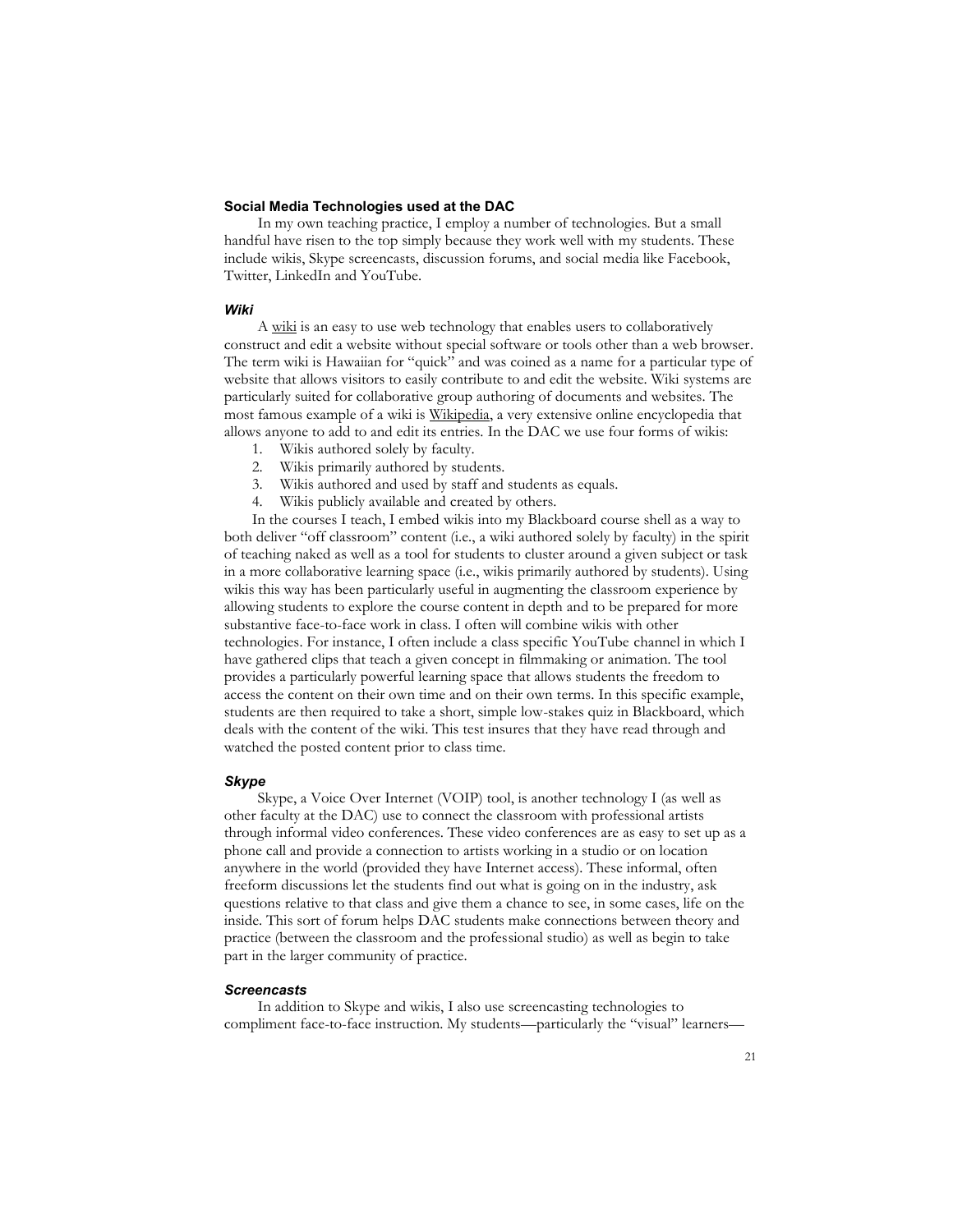love video tutorials. Video tutorials are a popular way of delivering content on specific tools or techniques in animation. The use of screen capture technologies to share information is ubiquitous within the animation industry. Rather than fighting the trend, faculty in the DAC regularly capture lectures and make them available to our students. Because of the complexity of what we teach, often the instructor will deliver the lecture in class and provide a video/podcast of the same lecture. The thought here is that even though the lecture is still delivered in class, it is often an abbreviated, quicker lecture saving the more detailed and technique specific lecture for the video/podcast.

For the DAC student, the podcast assets are a bonus. They are seen as a valueadded component of the class, a sort of take away, that does not replace the professor, face-to-face discussions or the lecture, but gives them the opportunity to relive the experience again on their own time and on their own terms.

## *Social Media*

Finally, as I mentioned earlier, social media technologies like Twitter, Facebook, and LinkedIn are used throughout the DAC capstone experience to help students collaborate with each other. But these social media tools also help students connect with people they might never have a chance to meet face-to-face in the larger professional community. These tools are widely used in the real world and particularly within the animation and filmmaking industries, to promote artists' video resume/portfolio or "reel". Therefore, in our field leveraging these tools for formal learning outcomes makes sense. We have also used these tools to help students connect with industry insiders. These connections have helped DAC students gain an insider's perspective on what they are learning in class helping to better align the classroom and the real world. This makes courses more connected and more professionally relevant.

## *Blogging*

Blogs or more specifically blogging is a simple method for connecting the classroom with your ideas, lectures, and musings. While arguments may rage over the precise definition of blogging, a blog is in essence an online diary style website. Short articles are posted in chronological order, with the most recent one at the top of the page. Simple software enables writers to fill in a form, press a button and update their website, producing quick and easy publishing on the web without the need for technical skills. The following are just some of the ways you can use blogging for teaching and learning:

- Replacing standard class web pages
- Professor-written blogs which cover interesting developments that relate to the theme of the course
- Organization of in-class discussion
- Organization of intensive seminars where students have to provide weekly summaries of the readings
- Requiring students to write their own blogs as part of their grade

## **Conclusion**

 $22$ The edupunked, teach naked, and blended learning approach to education used at the DAC works. It fosters the creative opportunities that lie at the interface between virtual and physical worlds. It has built a solid DAC-centric learning community. It embraces access to knowledge communities, experts and personalities outside of the